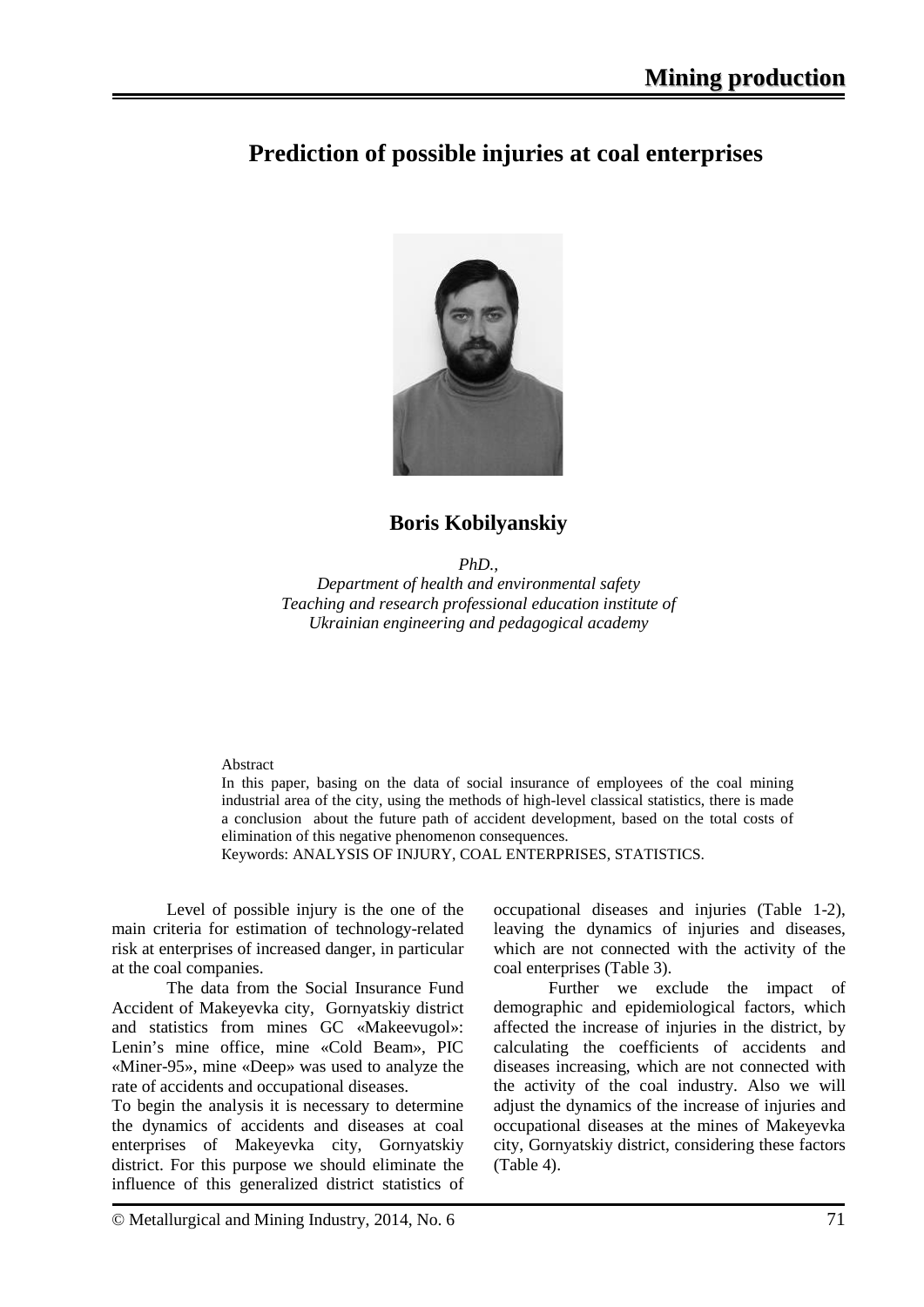# **Mining production**

If you take into attention the increase of injuries and diseases, which are not connected with the activity of coal industry, and abstract them to injuries and occupational diseases in the coal industry, we obtain the following array of data presented in the Table 5. This corrected array of injuries may be used for comparison with actual performance and identification of weaknesses concerning prevention of accidents and occupational diseases in the district.

A significant excess of the increase of injuries and occupational diseases in mines observed in 2003, 2007, 2010 and 2011 (Table 6). So it can be concluded that these periods are the most favorable for the establishment of the reasons for increase of injury in the district. In the future these studies may be used for developing of programs for prevention recurrence of injuries and occupational diseases.

|                                                  | 2001 | 2002 | 2003 | 2004 | 2005 | 2006 | 2007 | 2008 | 2009 | 2010 | 2011 | 5<br>mo<br>nth<br>201 | 5<br>mo<br>nth<br>201<br>2 |
|--------------------------------------------------|------|------|------|------|------|------|------|------|------|------|------|-----------------------|----------------------------|
| Total                                            | 172  | 247  | 285  | 277  | 197  | 208  | 206  | 198  | 206  | 203  | 227  | 86                    | 107                        |
| The<br>of<br>number<br>injuries<br>$(H-1)$       | 146  | 218  | 253  | 231  | 170  | 162  | 151  | 150  | 171  | 177  | 191  | 71                    | 87                         |
| The<br>of<br>number<br>occupation<br>al diseases | 26   | 29   | 32   | 46   | 27   | 46   | 55   | 48   | 35   | 26   | 36   | 15                    | 20                         |

**Table 2.** The number of injuries and occupational diseases at the coal enterprises of Makeyevka city, Gornyatskiy district

|                                               | 200 | 200<br>2 | 200<br>3 | 200<br>$\overline{4}$ | 200<br>5 | 200<br>6 | 200<br>7 | 200<br>8 | 200<br>9 | 201<br>$\theta$ | 201 | 5<br>mont<br>h<br>2011 | 5<br>mont<br>h<br>2012 |
|-----------------------------------------------|-----|----------|----------|-----------------------|----------|----------|----------|----------|----------|-----------------|-----|------------------------|------------------------|
| Total                                         | 140 | 182      | 224      | 211                   | 136      | 150      | 162      | 149      | 148      | 151             | 188 | 73                     | 81                     |
| The number<br>of injuries<br>$(H-1)$          | 118 | 157      | 195      | 172                   | 115      | 108      | 109      | 104      | 121      | 129             | 156 | 61                     | 63                     |
| The number<br>of<br>occupationa<br>1 diseases | 22  | 25       | 29       | 39                    | 21       | 42       | 53       | 45       | 27       | 22              | 32  | 12                     | 18                     |

**Table 3.** The number of injuries and occupational diseases at Makeyevka city, Gornyatskiy district, which are not connected with the activity of coal industry

|                           |    | 200 | 200 | 200<br>$\mathbf{\Omega}$ | 200<br>4 | 200<br>5 | 200<br>6 | 200<br>⇁ | 200<br>8 | 200<br>9 | 201<br>$\overline{0}$ | 201 | mont<br>h<br>2011 | mont<br>h<br>2012 |
|---------------------------|----|-----|-----|--------------------------|----------|----------|----------|----------|----------|----------|-----------------------|-----|-------------------|-------------------|
| Total                     |    | 32  | 65  | 61                       | 66       | 61       | 58       | 44       | 49       | 58       | 52                    | 39  | 13                | 26                |
| The<br>number<br>injuries | of | 28  | 61  | 58                       | 59       | 55       | 54       | 42       | 46       | 50       | 48                    | 35  | 10                | 24                |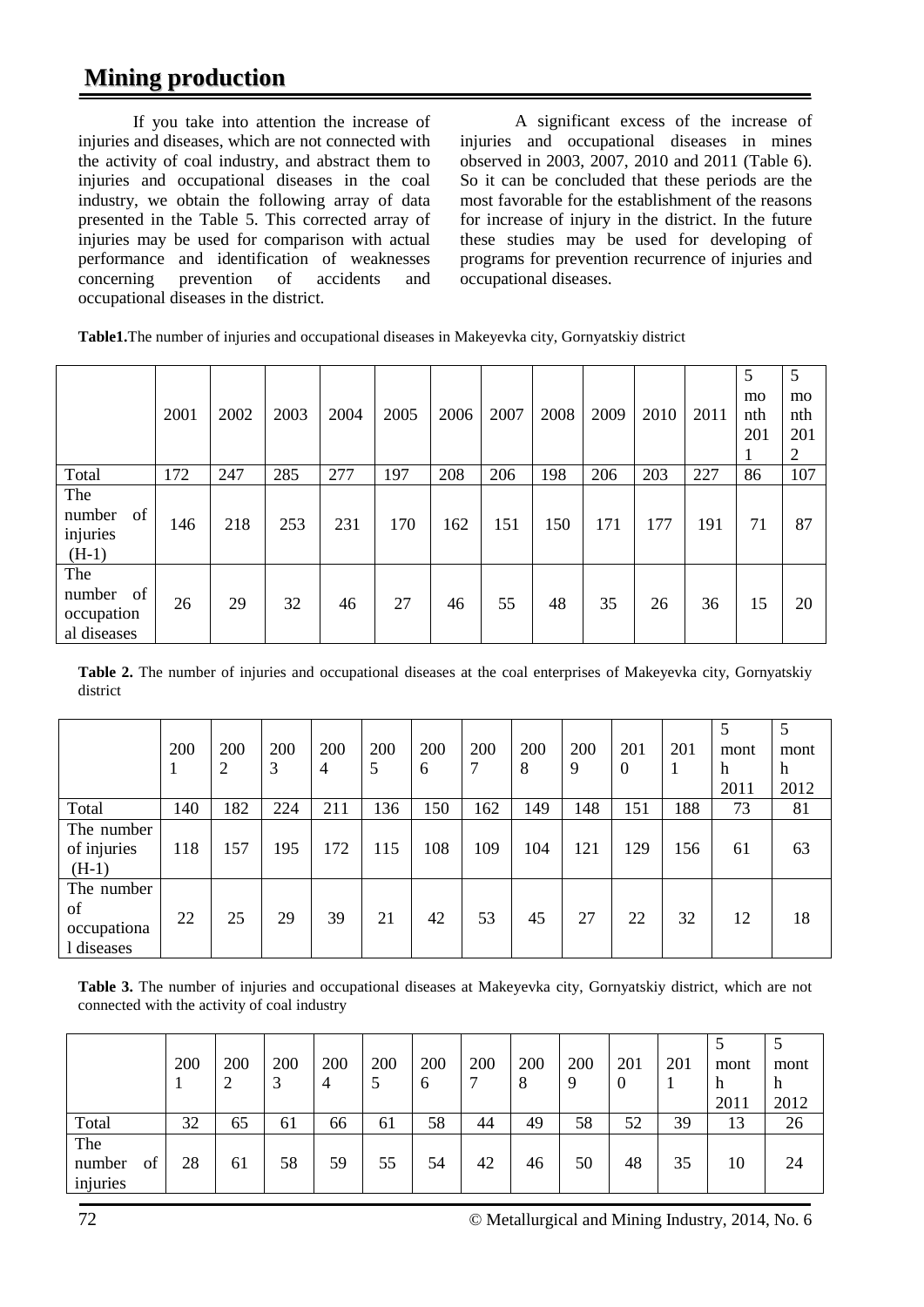| $(H-1)$                                          |  |   |  |   |  |  |  |
|--------------------------------------------------|--|---|--|---|--|--|--|
| The<br>number<br>of<br>occupationa<br>l diseases |  | ᠆ |  | ↩ |  |  |  |

**Table 4.** Calculation of the growth rate of injuries and occupational diseases at Makeyevka city, Gornyatskiy district, which are not connected with the activity of coal industry

|                                                  | 200 | 200<br>2 | 200<br>3 | 200<br>$\overline{4}$ | 200<br>5 | 200<br>6 | 200<br>7 | 200<br>8 | 200<br>9 | 201<br>$\theta$ | 201  | 5<br>mont<br>h<br>2011 | 5<br>mont<br>h<br>2012 |
|--------------------------------------------------|-----|----------|----------|-----------------------|----------|----------|----------|----------|----------|-----------------|------|------------------------|------------------------|
| Total                                            |     | 2,03     | 0,94     | 1,08                  | 0,92     | 0,95     | 0,76     | 1,11     | 1,18     | 0,90            | 0,75 | 0,33                   | 2,00                   |
| The<br>of<br>number<br>injuries<br>$(H-1)$       |     | 2,18     | 0,95     | 1,02                  | 0,93     | 0,98     | 0,78     | 1,10     | 1,09     | 0,96            | 0,73 | 0,29                   | 2,40                   |
| The<br>number<br>of<br>occupation<br>al diseases |     | 1,00     | 0,75     | 2,33                  | 0,86     | 0,67     | 0,50     | 1,50     | 2,67     | 0,50            | 1,00 | 0,75                   | 0,67                   |

**Table 5.** Adjustment of injuries and occupational diseases at the coal enterprises

|                                                  | 200<br>л | 200<br>2 | 200<br>3 | 200<br>$\overline{4}$ | 200<br>5 | 200<br>6 | 200<br>7 | 200<br>8 | 200<br>9 | 201<br>$\theta$ | 201<br>1 | 5<br>mont<br>h<br>2011 | 5<br>mont<br>$\boldsymbol{\mathrm{h}}$<br>2012 |
|--------------------------------------------------|----------|----------|----------|-----------------------|----------|----------|----------|----------|----------|-----------------|----------|------------------------|------------------------------------------------|
| Total                                            |          | 279      | 168      | 266                   | 193      | 127      | 105      | 199      | 233      | 130             | 116      | 69                     | 154                                            |
| The<br>of<br>number<br>injuries<br>$(H-1)$       |          | 257      | 149      | 198                   | 160      | 113      | 84       | 119      | 113      | 116             | 94       | 45                     | 146                                            |
| The<br>number<br>of<br>occupation<br>al diseases |          | 22       | 19       | 68                    | 33       | 14       | 21       | 80       | 120      | 14              | 22       | 24                     | 8                                              |

| Table 6. The difference between the actual and adjusted performance of injuries and occupational diseases at the coal |
|-----------------------------------------------------------------------------------------------------------------------|
| enterprises                                                                                                           |

|                                            | 200 | 200<br>$\overline{2}$ | 2003 | 200<br>4 | 2005  | 200<br>6 | 200<br>7 | 200<br>8 | 200<br>9 | 2010 | 2011 | mont<br>h<br>2011 | mont<br>h<br>2012 |
|--------------------------------------------|-----|-----------------------|------|----------|-------|----------|----------|----------|----------|------|------|-------------------|-------------------|
| Total                                      |     | $-97$                 | 56   | $-55$    | $-57$ | 23       | 57       | $-50$    | $-85$    | 21   | 72   | $\overline{4}$    | $-73$             |
| The<br>number<br>of<br>injuries<br>$(H-1)$ |     | 100                   | 46   | $-26$    | $-45$ | $-5$     | 25       | $-15$    | 8        | 13   | 62   | 16                | $-83$             |
| The                                        |     | 3                     | 10   | $-29$    | -12   | 28       | 32       | $-35$    | $-93$    | 8    | 10   | $-12$             | 10                |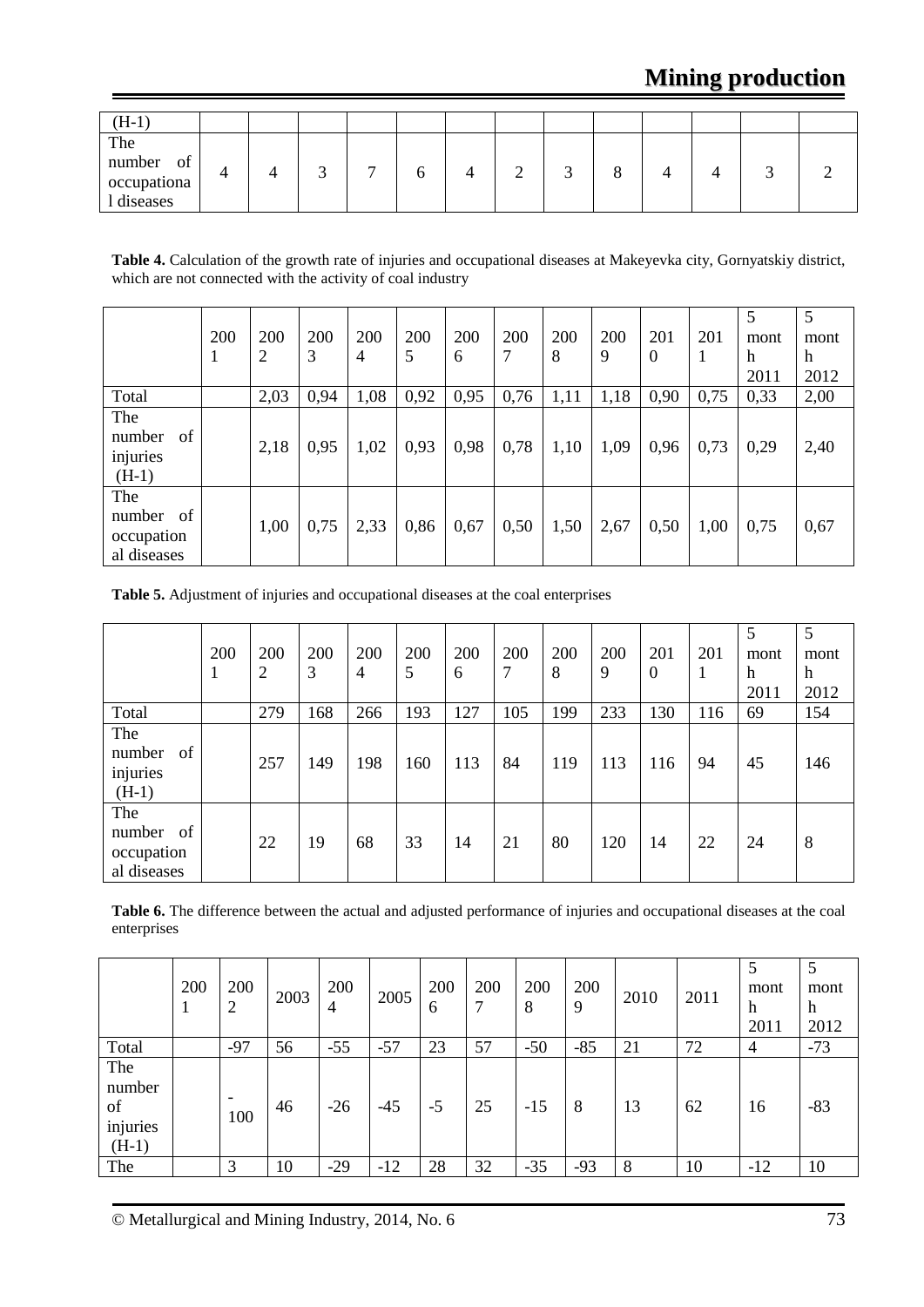# **Mining production**

| number                       |  |  |  |  |  |  |  |
|------------------------------|--|--|--|--|--|--|--|
| ОI                           |  |  |  |  |  |  |  |
|                              |  |  |  |  |  |  |  |
| occupat<br>ional<br>diseases |  |  |  |  |  |  |  |
|                              |  |  |  |  |  |  |  |

Let's carry out the predictive values of possible injury indicators based on three mines at

Makeyevka city, Gornyatskiy district from 2001 to 2011. Injury rates at four mines in the period from 2001 to 2011 are given in Table 7.

**Table 7.** Injuries at the coal enterprises

|                  | 2001         | 2002 | 2003 | 2004 | 2005 | 2006 | 2007 | 2008 | 2009 | 2010 | 2011     | Aver. |
|------------------|--------------|------|------|------|------|------|------|------|------|------|----------|-------|
| Lenin's          |              |      |      |      |      |      |      |      |      |      |          |       |
| governance<br>ΟÌ | -61          | 64   | 83   | 81   | 47   | 36   | 43   | 42   | 43   | 45   | 70       | 56    |
| the mine         |              |      |      |      |      |      |      |      |      |      |          |       |
| «Cold<br>mine    | 70           | 87   | 88   | 78   | 58   | 49   | 49   | 47   | 64   | 67   | 60       | 65    |
| Beam»            |              |      |      |      |      |      |      |      |      |      |          |       |
| PIC «Miner-95»   | $\mathbf{r}$ | 4    | 23   | 13   | 10   | 18   | 10   | 15   | 14   | 17   | 26       | 14    |
| mine «Deep»      | 224          | 219  | 162  | 107  | 75   | 46   | ⇁    |      |      |      | $\theta$ | 79.4  |

According to this data, we plotted the graph of indicators changes of injuries over the years (Figure 1) and on the appearance of the graph we can select the dependence of the injury time from the first year of the previous decade.



**Figure 1.** Change of injury rates

Exponential dependence [1-4] in most cases is used as a predictive function  $x(t) = ae^{bt}$ , (1)

where  $x(t)$  – value of the index injury in time (*t*) from the first year of the previous decade;

*a*, *b* – constant coefficients;

*t* – time, passed from the first year of the previous decade, years;

$$
e -
$$
 base of natural logarithms. The coefficients a and b are defined by the following

$$
\text{relations} \text{hips: } b = \frac{n \sum_{i=1}^{n} t_i \lg x_i - \sum_{i=1}^{n} t_i \sum_{i=1}^{n} \lg x_i}{\lg e \left[ n \sum_{i=1}^{n} t_i^2 - \left( \sum_{i=1}^{n} t_i \right)^2 \right]} \tag{2}
$$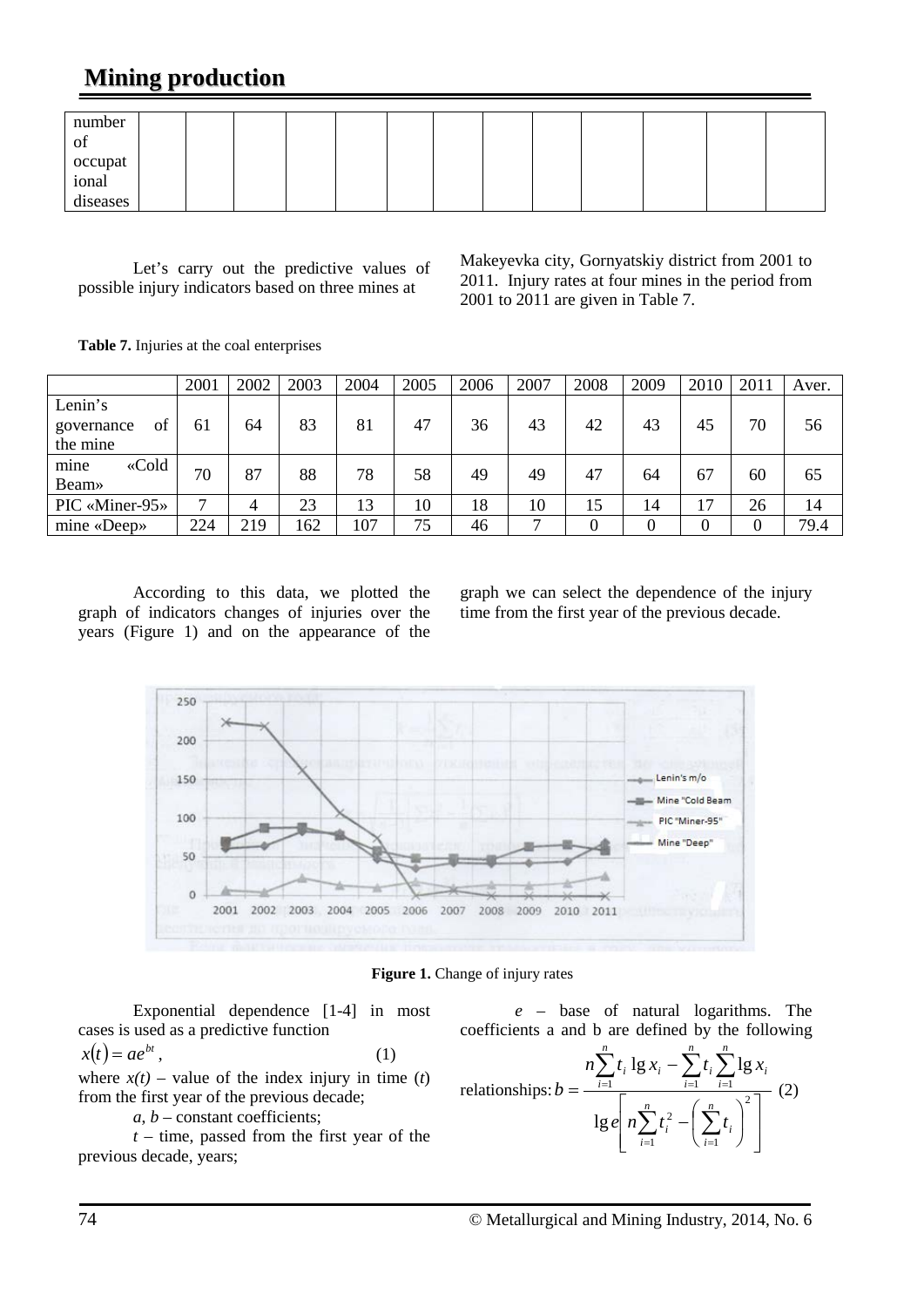$$
\lg a = \frac{\sum_{i=1}^{n} t_i^2 \sum_{i=1}^{n} \lg x_i - \sum_{i=1}^{n} t_i \sum_{i=1}^{n} \lg x_i}{n \sum_{i=1}^{n} t_i^2 - \left(\sum_{i=1}^{n} t_i\right)^2},
$$
(3)

where  $x_i$  – the value of the index injury for the *i* year;

 $t_i$  – the time passed from the first year of the previous decade to the *i* year;

*п* – number of observations.

Error of predictive values of injury rates calculated by the following relationship [4-8]

$$
m = \pm \frac{\sigma}{\sqrt{n-1}} \sqrt{1 - \frac{n(t_j - k)^2}{\sum (t_i - k)^2}},
$$
 (4)

where  $\sigma$  – the standard deviation;

**Table 8**

 $t_i, t_j$  – the time passed from the first year

of the previous decade, respectively to the *i* year of this decade and to the *j* projected year;

$$
k = \frac{1}{n} \sum_{i=1}^{n} t_i \,. \tag{5}
$$

The value of the standard deviation is determined by the following relationship:

$$
\sigma = \sqrt{\frac{1}{n-1} \left[ \sum z_i^2 - \frac{1}{n} (\sum z_i)^2 \right]}
$$
 (6)

Predicted values of the injury index are calculated as follows depending:

$$
x_T = ae^{bT} \pm m \,,\tag{7}
$$

where  $T$  – the time passed from the first year of the previous decade to projected year.

If the actual values of injuries in the year for which the forecast is made, will be within the range calculated by the formula (3) or less, then this is evidence that injuries remain at the same level or decreased; if the actual values are greater than the calculated, it will point to an increase in injuries.

### **Lenin's mine office**

According to formulas (2) and (3) constant coefficients a and b are calculated. Input data for the calculation are given in Table 8.

| The year | n              | ti | ti2 | Xİ | Lgxi   | Tilgxi |
|----------|----------------|----|-----|----|--------|--------|
| 2001     |                |    |     | 61 | 1.785  | 1.785  |
| 2002     | ↑              | ⌒  | 4   | 64 | 1.806  | 3.612  |
| 2003     | 3              | 3  | 9   | 83 | 1.919  | 5.757  |
| 2004     | $\overline{4}$ | 4  | 16  | 81 | 1.908  | 7.634  |
| 2005     | 5              | 5  | 25  | 47 | 1.672  | 8.360  |
| 2006     | 6              | 6  | 36  | 36 | 1.556  | 9.338  |
| 2007     | $\mathbf{r}$   |    | 49  | 43 | 1.633  | 11.434 |
| 2008     | 8              | 8  | 64  | 42 | 1.623  | 12.986 |
| 2009     | $\mathbf Q$    | 9  | 81  | 43 | 1.633  | 14.701 |
| 2010     | 10             | 10 | 100 | 45 | 1.653  | 16.532 |
| The sum  | 10             | 55 | 385 |    | 17.191 | 92.141 |

$$
b = \frac{10 \cdot 92,141 - 55 \cdot 17,191}{0,4343[10 \cdot 385 - 55^2]} = -0,0672
$$
  
\n
$$
\lg a = \frac{385 \cdot 17,191 - 55 \cdot 92,141}{10 \cdot 385 - (55)^2} = 1,8797
$$
  
\n
$$
a = 76,
$$
  
\nthen the relation (1) takes the form  
\n
$$
x(t) = 76e^{-0,0672(t-2001)}.
$$

Predictive value of the indicator "total number of injured" in 2011 will be equal to  $x(2011e) = 76 \cdot e^{-0.0672(2011 - 2001)}$  $x(2011e) = 76 \cdot e^{-0.0672*10} = 39$ 

predictive values of the injury

$$
k = \frac{1}{10} \cdot 55 = 5,5
$$
  
\n
$$
\sum (t_i - k)^2 = (1 - 5,5)^2 + (2 - 5,5)^2 + (3 - 5,5)^2 + (4 - 5,5)^2 + (5 - 5,5)^2 + (6 - 5,5)^2 + (7 - 5,5)^2 + (8 - 5,5)^2 + (9 - 5,5)^2 + (10 - 5,5)^2 = 85
$$

$$
m_n = \pm \frac{17,24}{\sqrt{10-1}} \cdot \sqrt{1 + \frac{10 \cdot (10 - 5,5)^2}{85}} = 11,0,
$$
  
hence  

$$
x_r = 39 \pm 10,0.
$$

© Metallurgical and Mining Industry, 2014, No. 6 75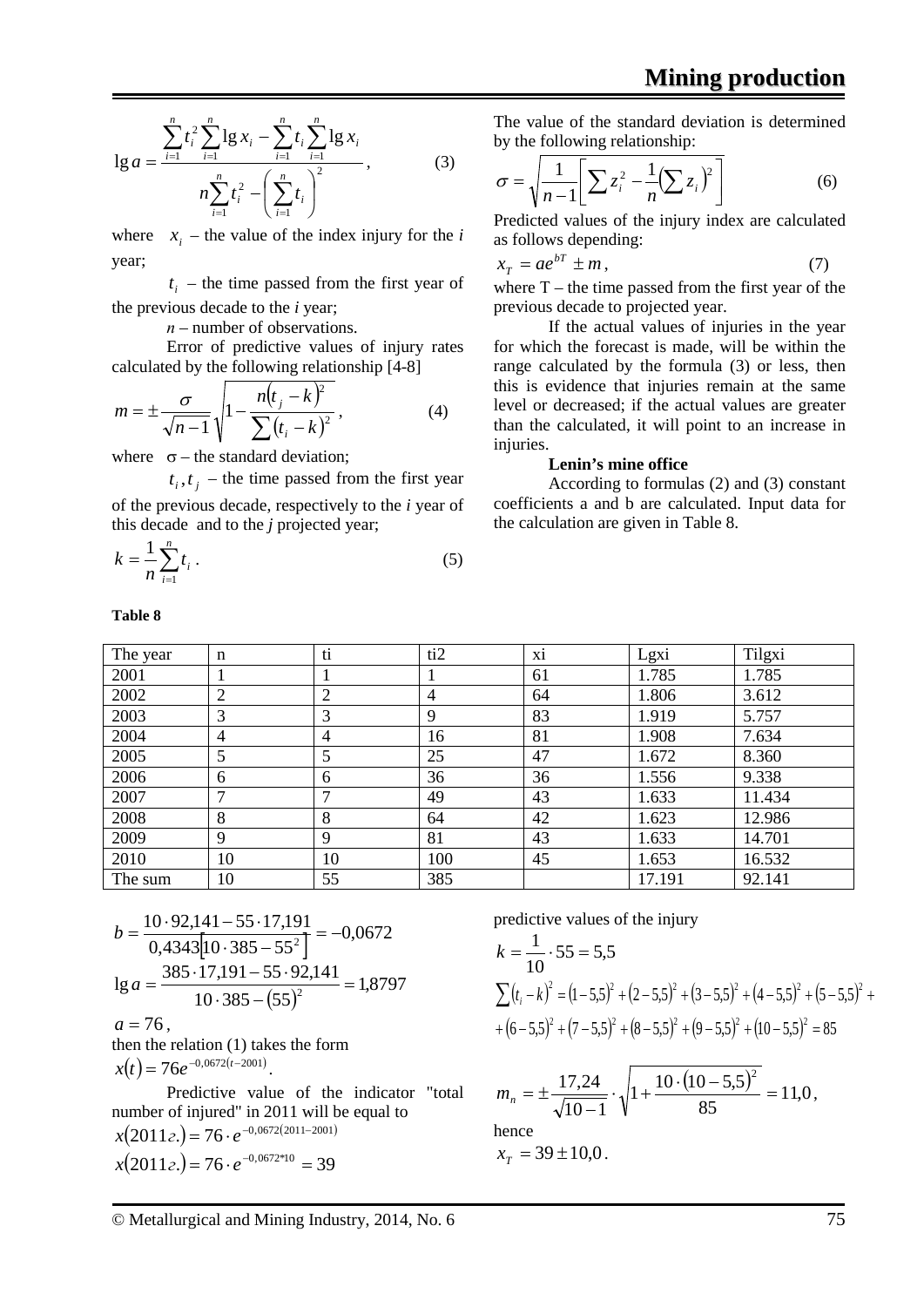# **Mining production**

The actual value of the total injuries at the mine was 70, which is almost 2 times higher than the calculated, which indicates an increase in injuries at the Lenin's mine office in 2011.

#### **Mine «cold beam»**

According to formulas (2) and (3) constant coefficients *a* and *b* are calculated. Baseline data for the calculation are shown in Table 9.

#### **Table 9**

| The year | N              | ti             | ti2            | Xi | lgxi   | Tilgxi |
|----------|----------------|----------------|----------------|----|--------|--------|
| 2001     |                |                |                | 70 | 1.845  | 1.845  |
| 2002     | $\overline{2}$ | $\overline{2}$ | $\overline{4}$ | 87 | 1.940  | 3.879  |
| 2003     | 3              | 3              | 9              | 88 | 1.944  | 5.833  |
| 2004     | $\overline{4}$ | $\overline{4}$ | 16             | 78 | 1.892  | 7.568  |
| 2005     | 5              | 5              | 25             | 58 | 1.763  | 8.817  |
| 2006     | 6              | 6              | 36             | 49 | 1.690  | 10.141 |
| 2007     |                | 7              | 49             | 49 | 1.690  | 11.831 |
| 2008     | 8              | 8              | 64             | 47 | 1.672  | 13.377 |
| 2009     | 9              | 9              | 81             | 64 | 1.806  | 16.256 |
| 2010     | 10             | 10             | 100            | 67 | 1.826  | 18.261 |
| The sum  | 10             | 55             | 385            |    | 18.069 | 97.809 |

$$
b = \frac{10 \cdot 97,809 - 55 \cdot 18,069}{0,4343[10 \cdot 385 - 55^{2}]} = -0,0439
$$
  
\n
$$
\lg a = \frac{385 \cdot 18,069 - 55 \cdot 97,809}{10 \cdot 385 - (55)^{2}} = 1,9118
$$
  
\n
$$
a = 82,
$$

then the relation (1) takes the form  $x(t) = 82e^{-0.0439(t-2001)}$ 

Predictive value of the indicator "total number of injured" in 2011 will be equal to  $x(2011e.) = 82 \cdot e^{-0.0439(2011 - 2001)}$  $x(2011e) = 82 \cdot e^{-0.0439*10} = 53$ 

predictive values of the injury

$$
k = \frac{1}{10} \cdot 55 = 5,5
$$

 $\sum (t_i - k)^2 = (1 - 5.5)^2 + (2 - 5.5)^2 + (3 - 5.5)^2 + (4 - 5.5)^2 + (5 - 5.5)^2 +$  $+(6-5,5)^2+(7-5,5)^2+(8-5,5)^2+(9-5,5)^2+(10-5,5)^2=85$ 

$$
m_n = \pm \frac{20.78}{\sqrt{10 - 1}} \cdot \sqrt{1 + \frac{10 \cdot (10 - 5.5)^2}{85}} = 13.0
$$

hence

 $x_r = 53 \pm 13,0$ .

The actual value of total injuries at the mine was 60. As the predictive value of the index of general injury varies from 40 to 66, one may consider that injuries at the mine «Cold Beam» in 2011 remained at the same level.

### **Pic «miner-95»**

According to formulas (2) and (3) constant coefficients *a* and *b* are calculated. Input data for the calculation is given in Table 10.

| The year | $\mathbf n$    | Ti             | ti <sub>2</sub> | X1             | Lgxi   | Tilgxi |
|----------|----------------|----------------|-----------------|----------------|--------|--------|
| 2001     |                |                |                 | 7              | 0,845  | 0.845  |
| 2002     | $\overline{2}$ | $\overline{2}$ | $\overline{4}$  | $\overline{4}$ | 0.602  | 1.204  |
| 2003     | 3              | 3              | 9               | 23             | 1.362  | 4.085  |
| 2004     | $\overline{4}$ | 4              | 16              | 13             | 1.114  | 4.456  |
| 2005     | 5              | 5              | 25              | 10             | 1.000  | 5.000  |
| 2006     | 6              | 6              | 36              | 18             | 1.255  | 7.532  |
| 2007     | $\mathcal{I}$  | ⇁              | 49              | 10             | 1.000  | 7.000  |
| 2008     | 8              | 8              | 64              | 15             | 1.176  | 9.409  |
| 2009     | 9              | 9              | 81              | 14             | 1.146  | 10.315 |
| 2010     | 10             | 10             | 100             | 17             | 1.230  | 12.304 |
| The sum  | 10             | 55             | 385             |                | 10.731 | 62.150 |
|          |                |                |                 |                |        |        |